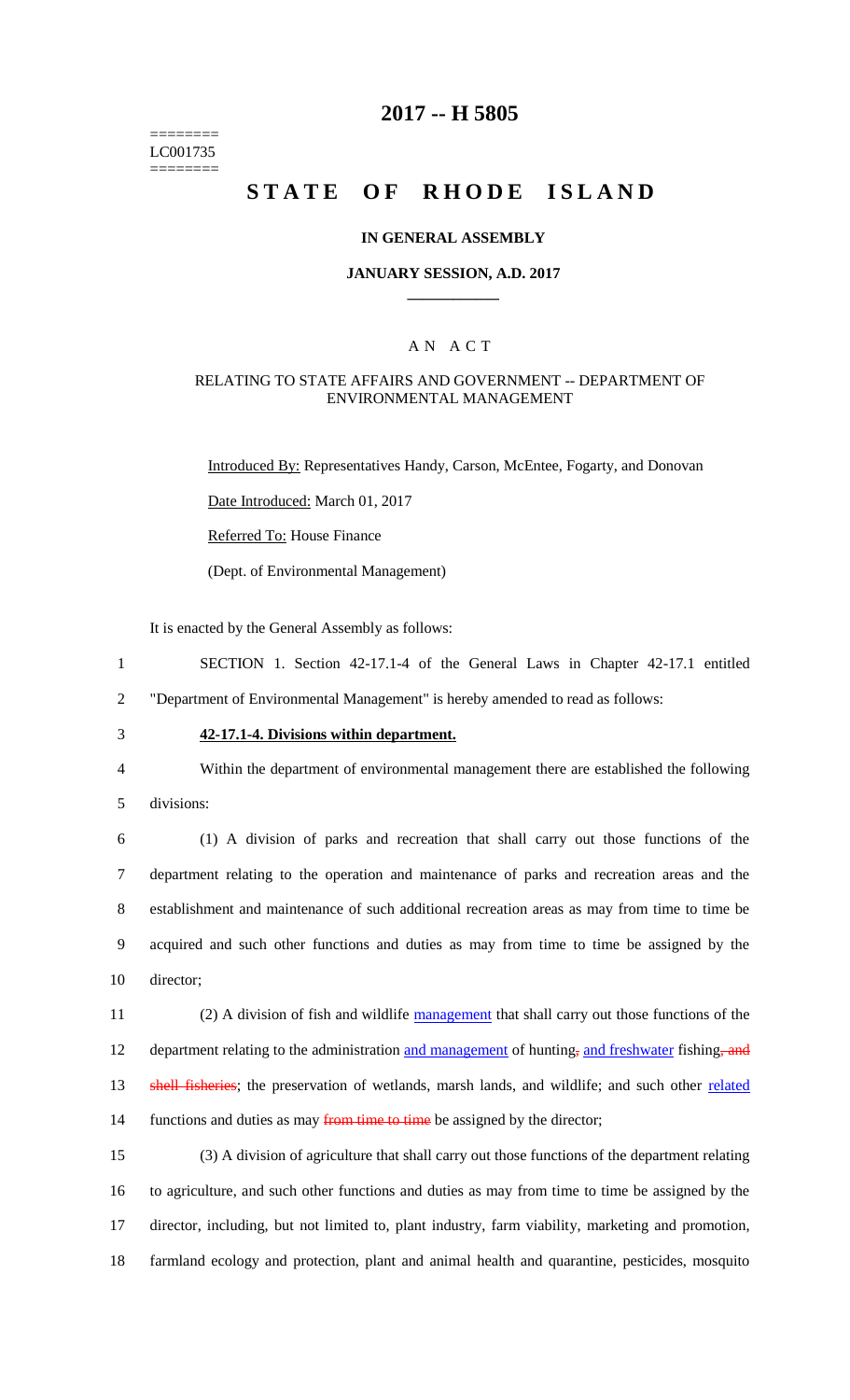abatement, pest survey and response, food policy and security, and, in collaboration with the department of health, public health as it relates to farm production and direct marketing of farm products, and those agreed upon through memorandum of agreement with the department of health or other state agencies. The department of health shall continue to act as the lead agency for all public health issues in the state pursuant to chapter 1 of title 23. Nothing herein contained shall limit the department of health's statutory authority, nor shall any provision herein be construed as a limitation upon the statutory authority of the department of health granted to the department under title 23 of the general laws, nor shall any provision herein be construed to limit the authority of the department of environmental management to enter into memoranda of agreement with any governmental agency. The chief of the division of agriculture shall report directly to the director.

 (4) A division of coastal resources that shall carry out those functions of the department relating to harbors and harbor lines, pilotage, flood control, shore development, construction of port facilities, and the registration of boats and such other functions and duties as may, from time to time, be assigned by the director, except that the division shall not be responsible for the functions of inspection of dams and reservoirs, approving plans for construction or improvement of dams, reservoirs, and other structures in non-tidal waters, and the operation of stream-gauging stations in cooperation with the United States Geological Survey, and provided, further, that the division and its staff shall be responsible through the director of environmental management, to the coastal resources management council, and the chief and the staff of the division shall serve as staff to the council;

 (5) A division of planning and development that shall carry out those functions of the department relating to planning, programming, acquisition of land, engineering studies, and such other studies, as the director may direct, and that shall work with the board of governors for higher education and the board of regents for elementary and secondary education, with educational institutions at all levels, and with the public in the dissemination of information and education relating to natural resources, and shall perform the publication and public relations functions of the department, the functions of inspection of dams and reservoirs, approving plans for construction or improvement of dams, reservoirs, and other structures in non-tidal waters, and the operation of stream-gauging stations in cooperation with the United States Geological Survey; (6) A division of enforcement that shall enforce all of the laws and regulations of the department and the coastal resources management council, that shall cooperate with the other enforcement agencies of the state and its municipalities, and that shall administer all of the policing, enforcing, licensing, registration, and inspection functions of the department and such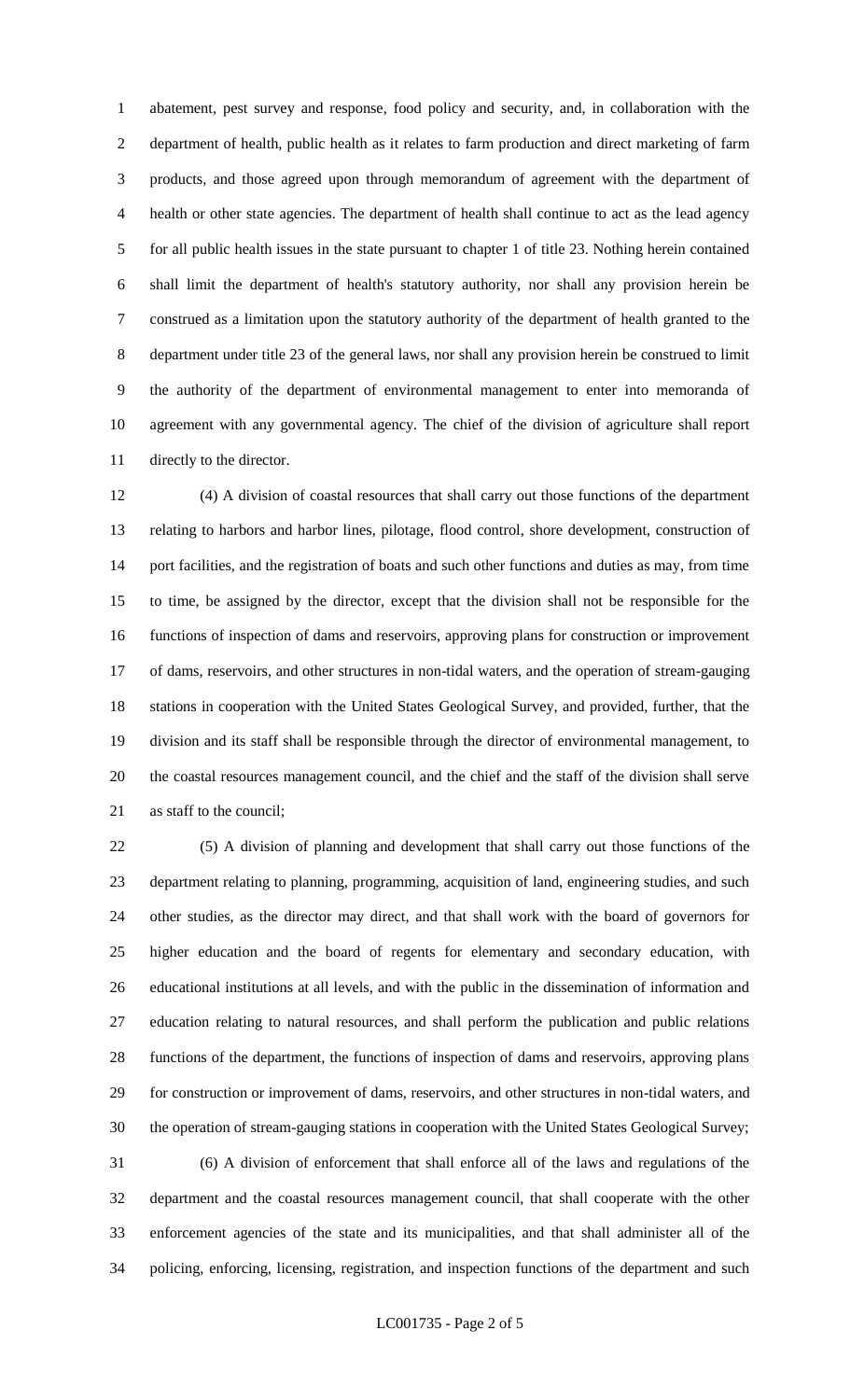other functions and duties as may, from time to time, be assigned by the director;

 (7) A division of forest environment that shall carry out those functions of the department relating to the administration of forests and natural areas, including programs for utilization, conservation, forest fire protection, and improvements of these areas; assisting other agencies and local governments in urban programs relating to trees, forests, green belts, and environment and 6 such other functions and duties as may, from time to time, be assigned by the director; and

 (8) (i) A division of boating safety that shall carry out those functions of the department relating to the development and administration of a coordinated, safe boating program in accordance with the Model Safe Boating Act of 1971 as approved by the National Association of State Boating Law Administrators.

 (ii) Administration of the division of boating safety shall be the responsibility of the state boating law administrator whose duties shall include:

(A) The enforcement of all laws relating to the act; and

 (B) The powers vested in the state boating law administrator and boating safety enforcement officer shall include the enforcement of laws, rules and regulations relating to "Regulation of Boats," chapter 22 of title 46 and shall also include the power to:

 (I) Execute all warrants and search warrants for the violation of laws, rules, and regulations relating to the act.

(II) Serve subpoenas issued for the trial of all offenses hereunder.

 (III) To carry firearms or other weapons, concealed or otherwise, in the course of, and in performance of, their duties under this chapter.

 (IV) To arrest without warrant and on view any person found violating any law, rule, or regulation relating to the act; take that person before a court having jurisdiction for trial; detain that person in custody at the expense of the state until arraignment; and to make and execute complaints within any district to the justice or clerk of the court against any person for any of the offenses enumerated under the act committed within the district.

 (V) Boating safety enforcement officers shall not be required to give surety for costs upon any complaint made by him or her.

(iii) The development and administration of a coordinated, safe boating program.

 (iv) The establishment and enforcement of such rules and regulations as are deemed necessary to achieve the purposes of the Model Safe Boating Act as approved by the state boating law administrators.

 (v) The state boating law administrator shall serve as the liaison to the United States 34 Coast Guard-; and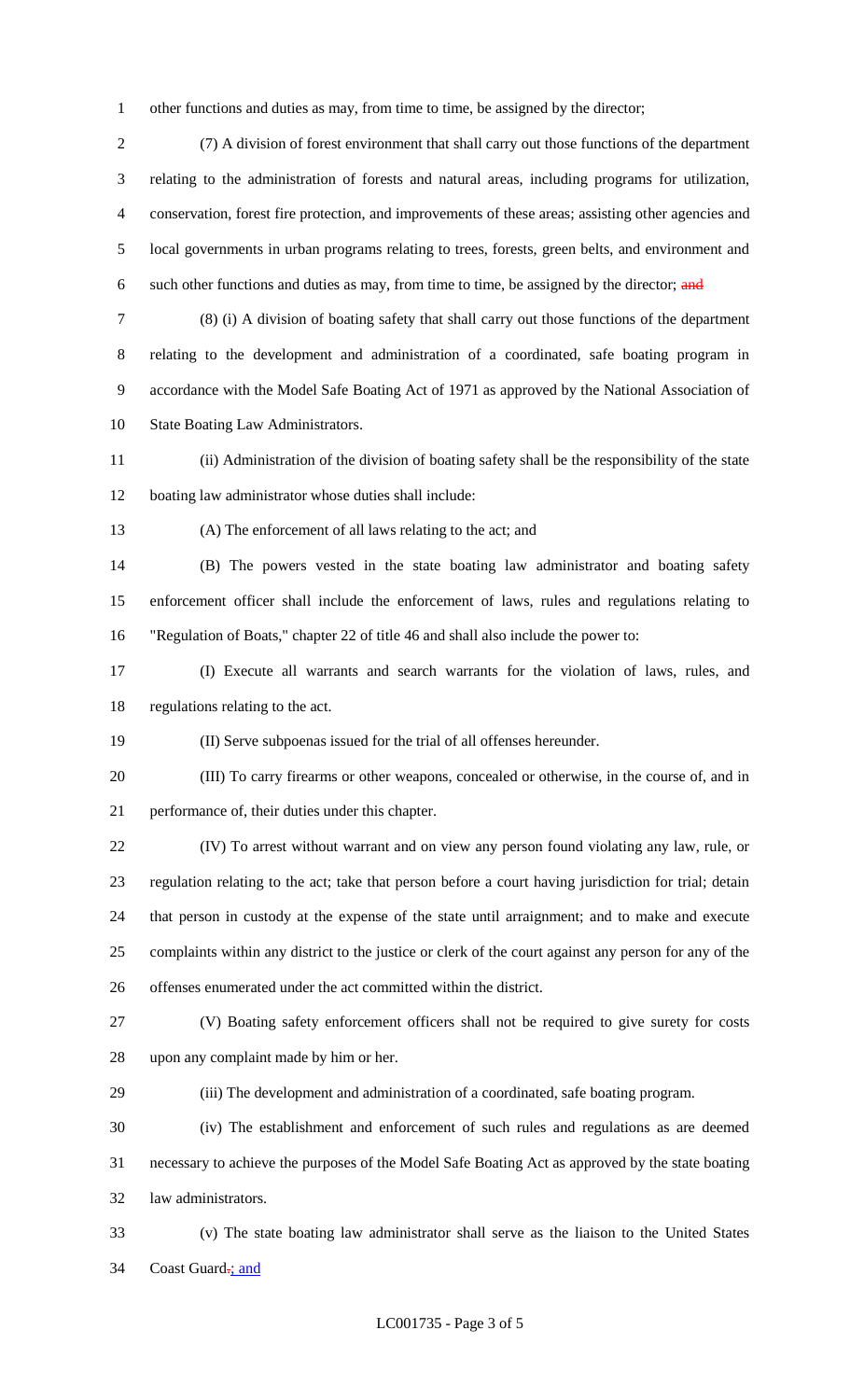- 1 (9) A division of marine fisheries management that shall carry out those functions of the
- 2 department relating to the administration, management, and harvest of marine animal and plant
- 3 species found in Rhode Island marine waters, including, but not limited to:
- 4 (i) Stock assessments of marine species;
- 5 (ii) Harvest of marine species regulated under a regional of federal fisheries management
- 6 plan;
- 7 (iii) The review of aquaculture applications before the CRMC;
- 8 (iv) A commercial fishing licensing program;
- 9 (v) Fixing seasons, bag limits, size limits, possession limits, and methods of taking on
- 10 any marine plant and animal species, and such other related functions and duties as may be
- 11 assigned by the director.
- 12 SECTION 2. This act shall take effect upon passage.

======== LC001735 ========